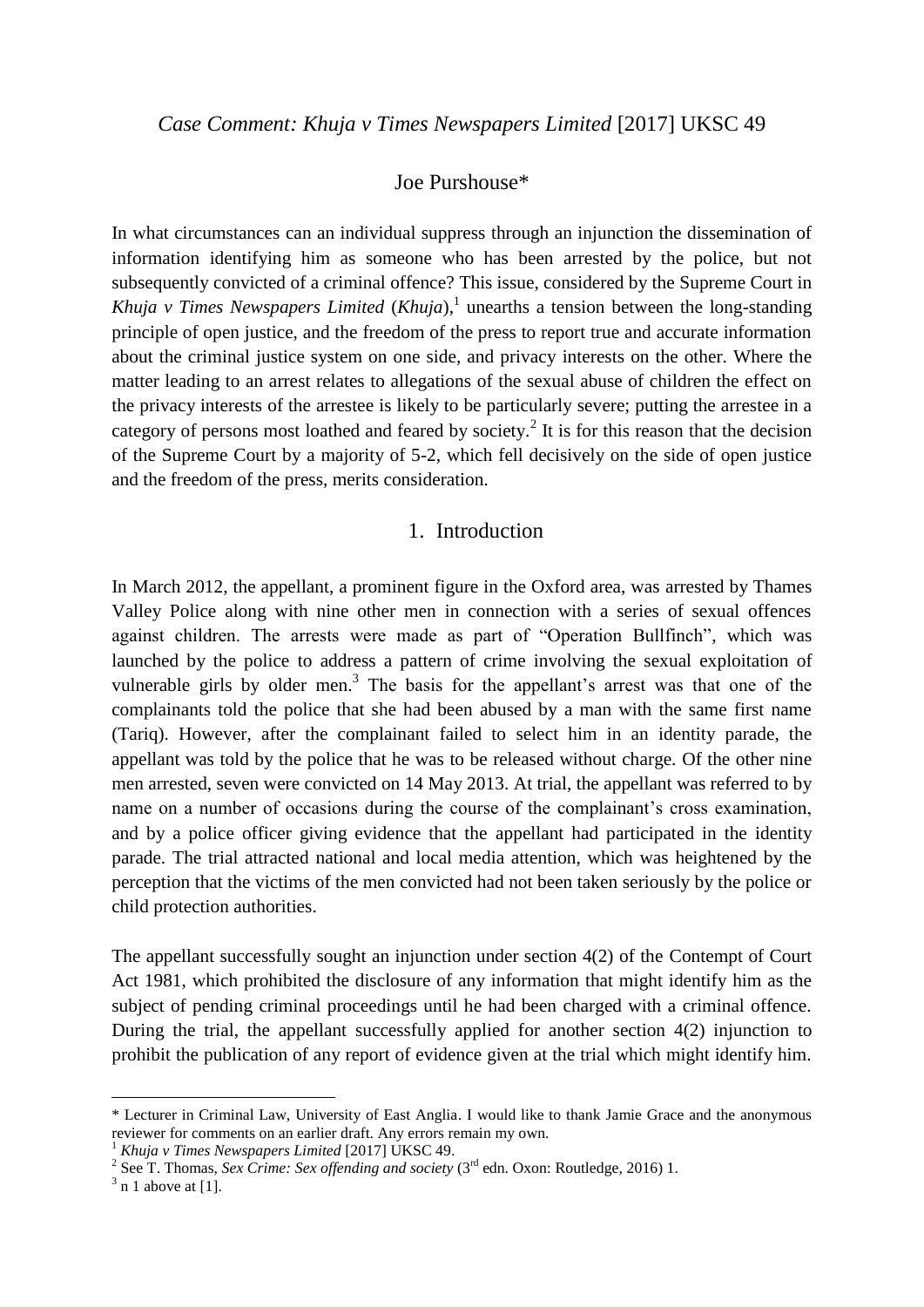Three applications were made by the respondents (the *Oxford Mail* and *The Times*) to lift the section 4(2) orders. The first two were made by *The Times* towards the end of the trial, and were rejected. The third application, made jointly by both respondents after the trial, looked likely to succeed as the proceedings against the appellant could no longer be prejudiced by the publication of his personal information. Before a ruling was made, the appellant initiated proceedings in the High Court.

On 22 October 2013, Tugendhat J, sitting in the High Court of Justice Queens Bench Division, dismissed the appellant's application for an interim injunction restraining publication of his identifying particulars (name, photograph etc.) in relation to the criminal proceedings.<sup>4</sup> The application was made on the basis that the injunction was necessary to protect the appellant's right to respect for private and family life under article 8 of the European Convention on Human Rights (ECHR). Tugendhat J held that any such rights were overridden when balanced against the public and the press' rights to receive and impart information free from interference by a public authority under article 10 ECHR, and the principle of open justice protected under article 6 ECHR. The Court of Appeal (Lord Dyson MR, Sharp, and Vos LJJ) unanimously dismissed an appeal, concluding that as Tugendhat J had not erred in principle or reached a conclusion, which was manifestly wrong, it would not intervene.<sup>5</sup>

# 2. The Majority Decision

Lord Sumption (with whom Lord Neuberger, Lady Hale, Lord Clarke, and Lord Reed agreed) noted the value of the principle of open justice as "a guarantor of the quality of justice."<sup>6</sup> Relying primarily on *In re S (Identification: Restrictions on Publication),*<sup>7</sup> and *In re*  Guardian News and Media Ltd,<sup>8</sup> Lord Sumption ruled that it was not for the courts, save in the most compelling circumstances, to create by process of analogy further exceptions to the principle of open justice than are currently set out in statute.<sup>9</sup> In so doing, his Lordship rejected the appellant's argument that the judgment in *A v British Broadcasting*  Corporation,<sup>10</sup> where the Supreme Court rejected the BBC's application to lift an injunction on the basis that to do so would violate the respondent's rights under articles 2 and 3 ECHR, marked a change of approach. According to Lord Sumption, this decision turned on "very particular facts" and, therefore, did not undermine the general approach set out in previous authorities.<sup>11</sup>

The appellant advanced a second argument that, in approaching the balancing exercise on the basis that the public will generally be able to distinguish between suspicion and guilt

**.** 

 $9 \text{ n}$  1 above at [28].

<sup>4</sup> *PNM v Times Newspapers Limited* [2013] EWHC 3177 (QB).

<sup>5</sup> *PNM v Times Newspapers Limited* [2014] EWCA Civ 1132.

 $<sup>6</sup>$  n 1 above at [13].</sup>

<sup>7</sup> [2005] 1 AC 593.

<sup>8</sup> [2010] 2 AC 697.

<sup>10</sup> *A v British Broadcasting Corporation* [2015] AC 588.

 $11$  n 1 above at [28].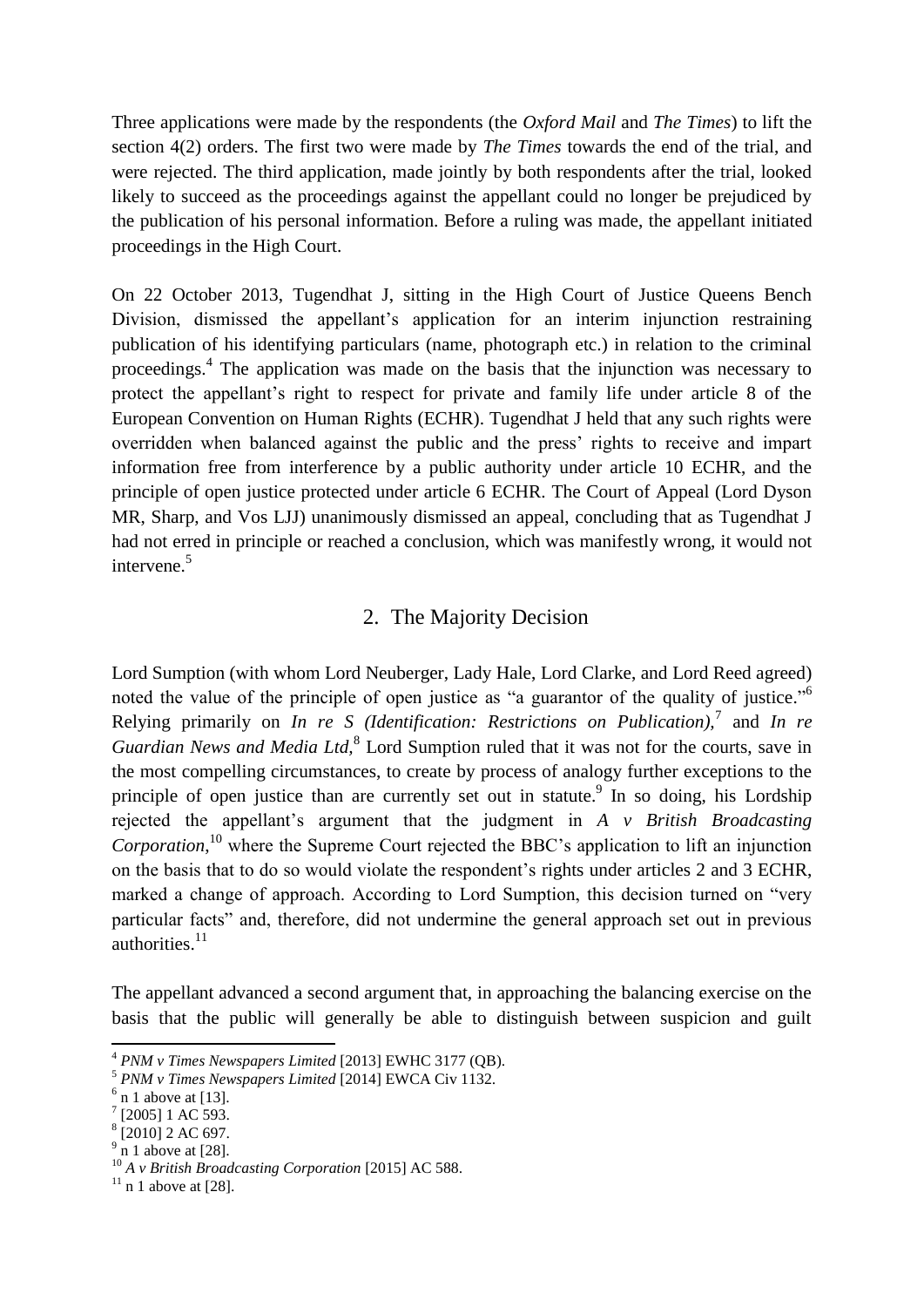(applying *In re Guardian News and Media*), <sup>12</sup> Tugendhat J was committing an error of law by applying a legal presumption that was not warranted. Lord Sumption rejected this argument too, ruling that the Supreme Court in *In re Guardian News and Media* was not creating a legal presumption to be applied notwithstanding the circumstances. Rather, that Court (and Tugendhat J) were merely observing that, while some members of the public would equate suspicion with guilt, most would not. Consequently, Lord Sumption took the view that no error of law had been committed, Tugendhat J was entitled to reach the conclusion that he did.

In approaching the balancing exercise on which the immediate case turned, Lord Sumption determined that the public interest served through press reportage of the criminal trial extended to the publication of the identifying particulars of the appellant as: "the anonymised reporting of issues of legitimate public concern are less likely to interest the public and therefore to provoke discussion."<sup>13</sup> Lord Sumption determined that the policy permitting media reporting was grounded in the right of the public to be informed about significant public acts of the state, and the law's recognition that the way in which the story is presented is a matter of editorial judgment, in which the desire to increase the interest of the story by giving it a human face is a legitimate consideration.<sup>14</sup> Against the backdrop of this weighty public interest, Lord Sumption did acknowledge that some members of the public might equate suspicion with guilt, and that there was risk that the appellant and his family may be subject to harassment or other unpleasant behaviour as a result. However, his Lordship determined that the appellant's right to respect for his private life under article 8 was not engaged as he did not hold a *reasonable expectation of privacy* over matters that have been discussed at a public trial. Lord Sumption did accept that the appellant's article 8 rights were engaged owing to the impact that publication may have on his family life (the second limb of article 8(1). Notwithstanding this concession, his Lordship characterised this impact as indirect and incidental, and ultimately of insufficient gravity to override the countervailing interests at stake.

#### 3. The Minority Decision

Lord Kerr and Lord Wilson observed that if the correct approach to balancing the relevant ECHR rights was followed there would be no danger of an insidious erosion to the principle of open justice.<sup>15</sup> The minority accepted the second argument put forward by the appellant that Tugendhat J took as a legal presumption that most members of the public will distinguish between suspicion and guilt, and, as a result, fell into error. The minority also accepted that, if most members of the public did recognise this distinction, this would tip the balance in favour of the press and the public. Crucially, however, Lords Kerr and Wilson rejected the presumption, noting that no evidence had been adduced, in *In re Guardian News and Media*  Ltd or subsequent cases applying the presumption, to support its use.

 $12$  n 8 above at [66], per Lord Rodger.

 $13$  n 1 above at [29].

<sup>14</sup> *ibid* at [34].

<sup>15</sup> *ibid* at [38].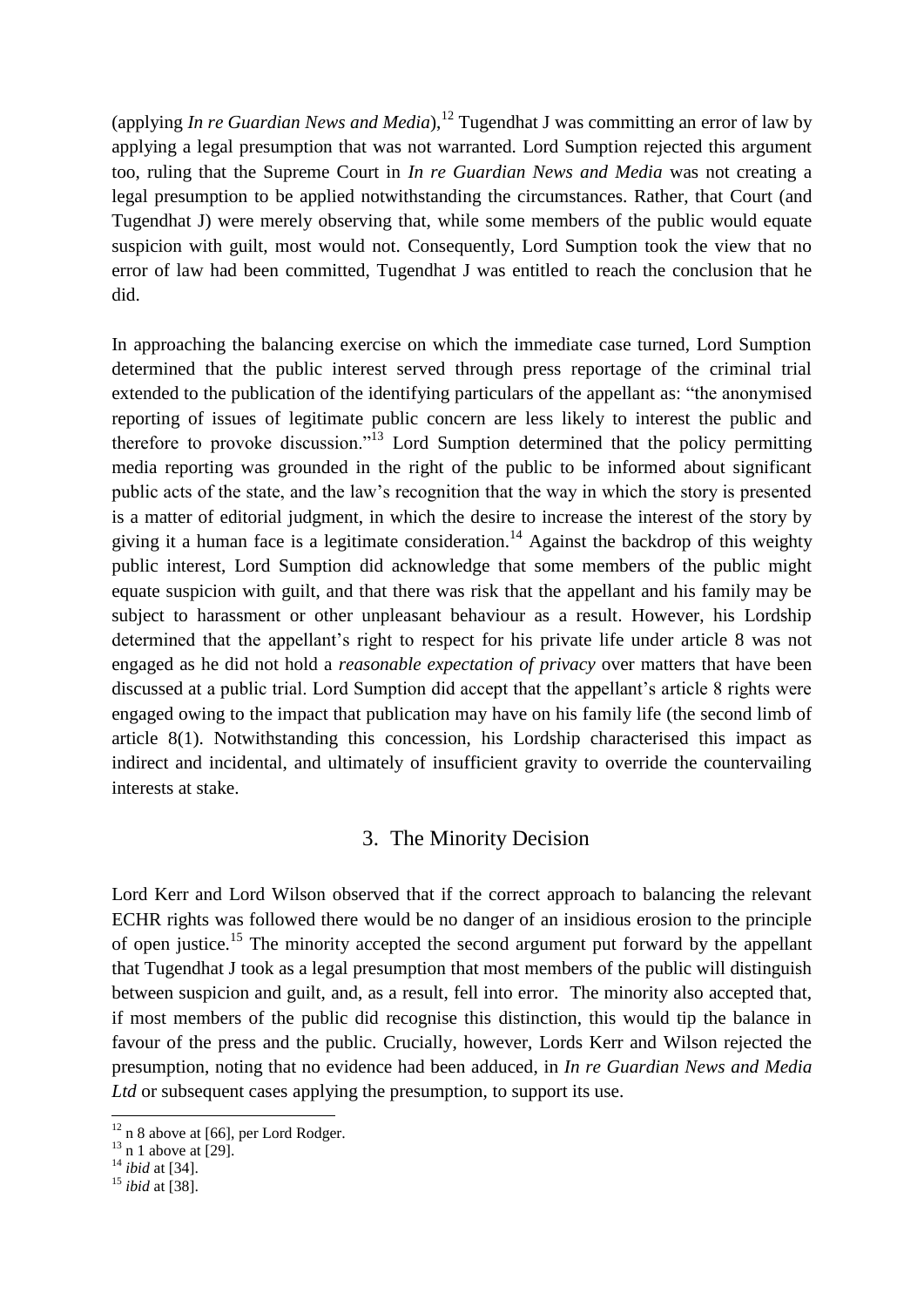Citing the report of the Leveson Inquiry;  $16$  a consultation response to a Law Commission paper on contempt of court;<sup>17</sup> and the judgment of Cobb J in *Rotherham Metropolitan Borough Council v M,*<sup>18</sup> Lords Kerr and Wilson noted increasing judicial and political concern about the effect upon an innocent person's reputation of publication of the fact of his or her arrest. The minority also observed a "chasm" between the approach of the majority and the approach taken by Canadian courts in analogous cases,  $19$  "which [the court] would be unwise to ignore."<sup>20</sup> The minority recognised that: "the naming of [the appellant] in the criminal trial creates a powerful extra dimension to the public interest in the proposed publications."<sup>21</sup> However, this was set against the circumstances in which the appellant came to be named in the trial, which largely surrounded a failure on behalf of the complainant to recognise him in identity parade. Lords Kerr and Wilson concluded that the balance fell in favour of the appellant's article 8 rights:

[A]gainst the public interest that the proposed piece about section 4(2) would be considerably more engaging and meaningful, this court needed first to recognise the risk to [the appellant] that his identification would generate a widespread belief not only that he was guilty of crimes which understandably attract an extreme degree of public outrage but also that he had so far evaded punishment for them; and then, in consequence, to balance the risk of profound harm to the reputational, social, emotional, and even physical aspects of his private and family life, notwithstanding that he is presumed by law to be innocent and has had no opportunity to address in public the offences of which at one time the police suspected him to be guilty.<sup>22</sup>

### 4. Discussion

Those in doubt that the appellant might be subject to abuse or harassment upon the lifting of his injunction need only to type his name into the Twitter search bar on the day after the judgment was given. An *Oxford Times* article reporting on the judgment and identifying the appellant was circulated in a "tweet" from Tommy Robinson, former leader of the far-right political group, the English Defence League. This attracted comments from Twitter users that Khuja was a "scumbag", as well as calls to "castrate the mongrel", and "make his life miserable". The story also gained national media attention.<sup>23</sup> Whilst Lord Sumption acknowledged the risk that the appellant might be subject to similar treatment by some

<sup>16</sup> Leveson LJ, *Inquiry into the Culture, Practices and Ethics of the Press: Volume 2* (London TSO, 2012).

<sup>&</sup>lt;sup>17</sup> Treacy LJ and Tugendhat J, "Contempt of Court: A Judicial response to Law Commission Consultation Paper No 209<sup>3</sup> (2013).

<sup>&</sup>lt;sup>18</sup> [2016] EWHC 2660 (Fam) at [39].

<sup>19</sup> See *BG v The Queen in Right of The Province of British Columbia* (2002) BCSC 1417; *R v Henry* (2009) BCCA 86.

 $20$  n 1 above at [54].

<sup>21</sup> *ibid* at [57].

<sup>22</sup> *ibid* at [58].

<sup>&</sup>lt;sup>23</sup> "The millionaire, a sex trial and his battle for secrecy" (The Times, 20 July 2017); "Oxford grooming arrest man loses anonymity case" (BBC, 19 July 2017).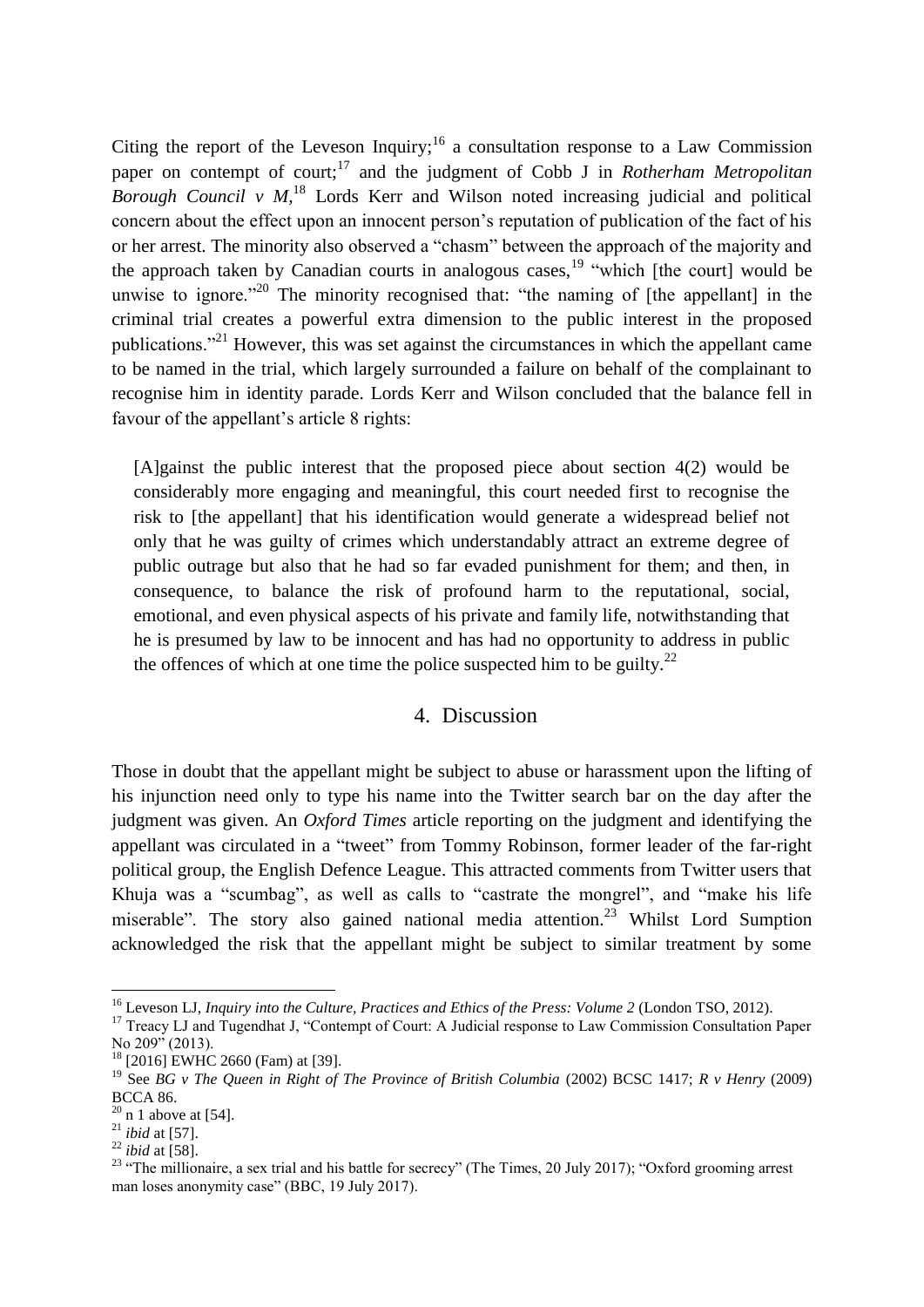members of the public as a consequence of publication, his Lordship ruled that the appellant's right to respect to private life could not be engaged through such publication as he could not be said to hold a reasonable expectation of privacy over matters which had been discussed in open court. This line of reasoning, which focuses on current norms of privacy protection rather than on how a particular measure might set back the privacy related interests of the individual, is not surprising given that the Supreme Court has recently affirmed the "reasonable expectation of privacy" test as a mandatory precondition for the engagement of the private life limb of article  $8^{24}$  It is, however, regrettable; serving as another example of how domestic courts' elevation of the test unduly narrows the scope of article 8 for those subject to a criminal process by cutting off an analysis of how such a process can impact upon the private life of the individual. $^{25}$ 

The minority engaged in a more holistic article 8 analysis, determining the weight of the appellant's article 8 rights not only through reference to the impact that publication might have on his family, but also to the impact that publication would have on *his* reputation, and emotional and physical wellbeing. However, with an exclusive focus on what impact publication would have on the appellant and his family, even this analysis does not fully acknowledge the wider social utility that might be accrued through the protection of the appellant's privacy. When privacy interests clash with other societal interests, such as free speech, they are often deemed to be of marginal importance, selfish, or anti-social.<sup>26</sup> The extent to which the public interest can be served *through* privacy protection is often downplayed or ignored.<sup>27</sup> Mead suggests that when free speech claims are used to legitimise privacy intrusions this can compromise our ability to form expansive social networks.<sup>28</sup> The embarrassing or stigmatising nature of information, such as that which links an individual with child sex offences can, when disseminated, prevent him or her from developing new social relationships. This, according to Mead, is detrimental not only to the individual concerned, but also to society:

The social benefit of A's individual privacy in such a case is predicated on social identity being something that is not inscribed and static but socially contextualised and reflexively interactive. I learn about myself from my interactions with others. A learns to develop, to mature and to change following those interactions – as in turn does B… Thus, there is a shared interest in socialisation, something that a guarantee of limited release of information can help bring about. $29$ 

<sup>24</sup> *In re JR38* [2015] UKSC 42 at [95].

<sup>&</sup>lt;sup>25</sup> See J. Purshouse, "The Reasonable Expectation of Privacy and the Criminal Suspect" (2016) 96 MLR 871, 882.

<sup>&</sup>lt;sup>26</sup> Criticisms of the right to privacy which run along these lines have come from a number of different angles: see C. A. MacKinnon, *Toward a Feminist Theory of the State* (Cambridge, MA: Harvard University Press, 1989) 187; A. Etzioni, *The Limits of Privacy* (New York: Basic Books, 1999).

 $27$  D. Mead, "A socialised conceptualisation of individual privacy: a theoretical and empirical study of the notion of 'public' in MOPI cases" (2017) 9 *Journal of Media Law* 100.

<sup>28</sup> *Ibid,* 112.

<sup>29</sup> *ibid,* 112*.*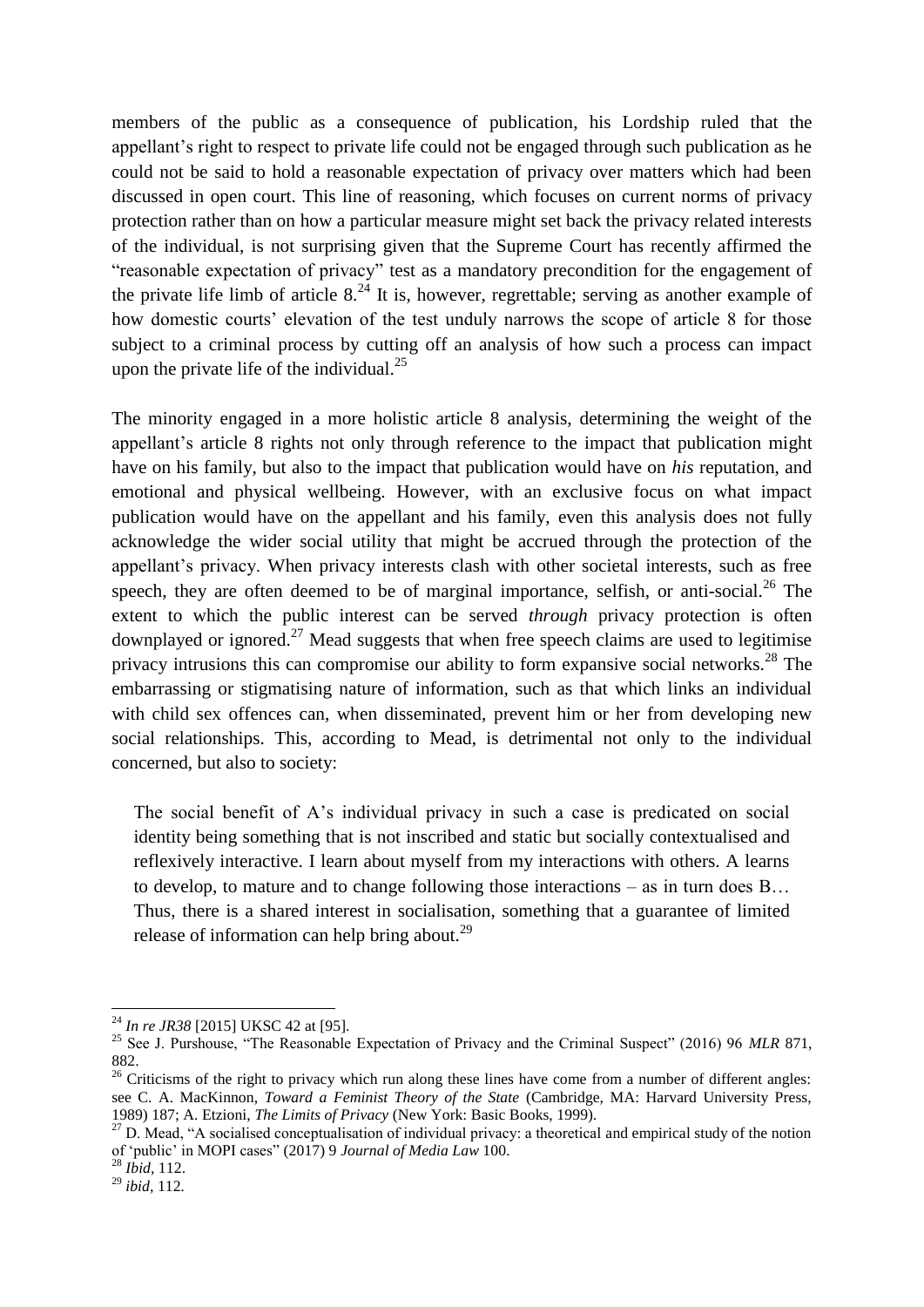Understood in this broader sense, the trade off between privacy, on the one hand, and freedom of speech, on the other, is no longer one where the individual's personal and *possibly* reprehensible desire to conceal aspects of his or her self is competing against the common welfare of all of society. Rather it becomes two aspects of the common good competing against one another. For privacy interests to be taken seriously, they must be recognised as being fundamentally important to society and not just the individual making the claim.<sup>30</sup>

The appellant's argument, that Tugendhat J made an error of law by applying a false presumption that the public will generally appreciate that the appellant was merely suspected of committing child sex offences, and not guilty of them, was a significant point of contention in the Supreme Court. The supposed presumption originates in the following comments from Lord Rodger in *In re Guardian News and Media Ltd*:

In allowing [the publication of the identity of suspects], the law proceeds on the basis that most members of the public understand that, even when charged with an offence, you are innocent unless and until proved guilty in a court of law. That understanding can be expected to apply, *a fortiori*, if you are someone whom the prosecuting authorities are not even in a position to charge with an offence and bring to court.<sup>31</sup>

The minority rightly observed that the statement "the law proceeds on the basis" suggests that, unless there is good reason not to do so, the courts should act on the basis that most people believe that someone arrested or charged with an offence is innocent until proven guilty. The proposition seems to have emerged unsupported by authority or evidence. As Lords Kerr and Wilson note: "Lord Rodger cited no authority for the proposition. Indeed, he referred to no evidence in support of it. No such evidence had been adduced in those proceedings."<sup>32</sup> The minority then cited a series of High Court authorities, and authorities from other jurisdictions to doubt the validity of the proposition. This compelling challenge to the notion that the public will generally recognise and accept the distinction between suspicion and guilt can be developed even further. In *R (L) v Commissioner of Police of the Metropolis*<sup>33</sup> the Supreme Court held that the dissemination of non-conviction information (including allegations and arrest records) in the (admittedly, separate) context of an Enhanced Criminal Record Certificate would have a detrimental impact on the prospects of job applicants pursuing their chosen career. In holding that such a practice engaged article 8(1) ECHR, Lord Neuberger (who, notably, was in the majority in *Khuja*) observed that the disclosure of any such non-conviction information held on police records would likely "represent something close to a killer blow" to the hopes of a job applicant.<sup>34</sup> If it were true that all but an unreasonable minority of the public would not take such arrests or allegations

<sup>&</sup>lt;sup>30</sup> B. Goold, "How Much Surveillance is Too Much? Some Thoughts on Surveillance, Democracy and the Political Value of Privacy" in D. Schartum (ed.), *Overvaaking i en Rettstat: Surveillance in a Constitutional Government* (Fagbokforlaget, 2010) 38-48, 46.

 $31$  n 8 above at [66].

 $32 \text{ n}$  1 above at [47].

<sup>33</sup> *R (L) v Commissioner of Police of the Metropolis* [2009] UKSC 3.

<sup>34</sup> *ibid* at [75].